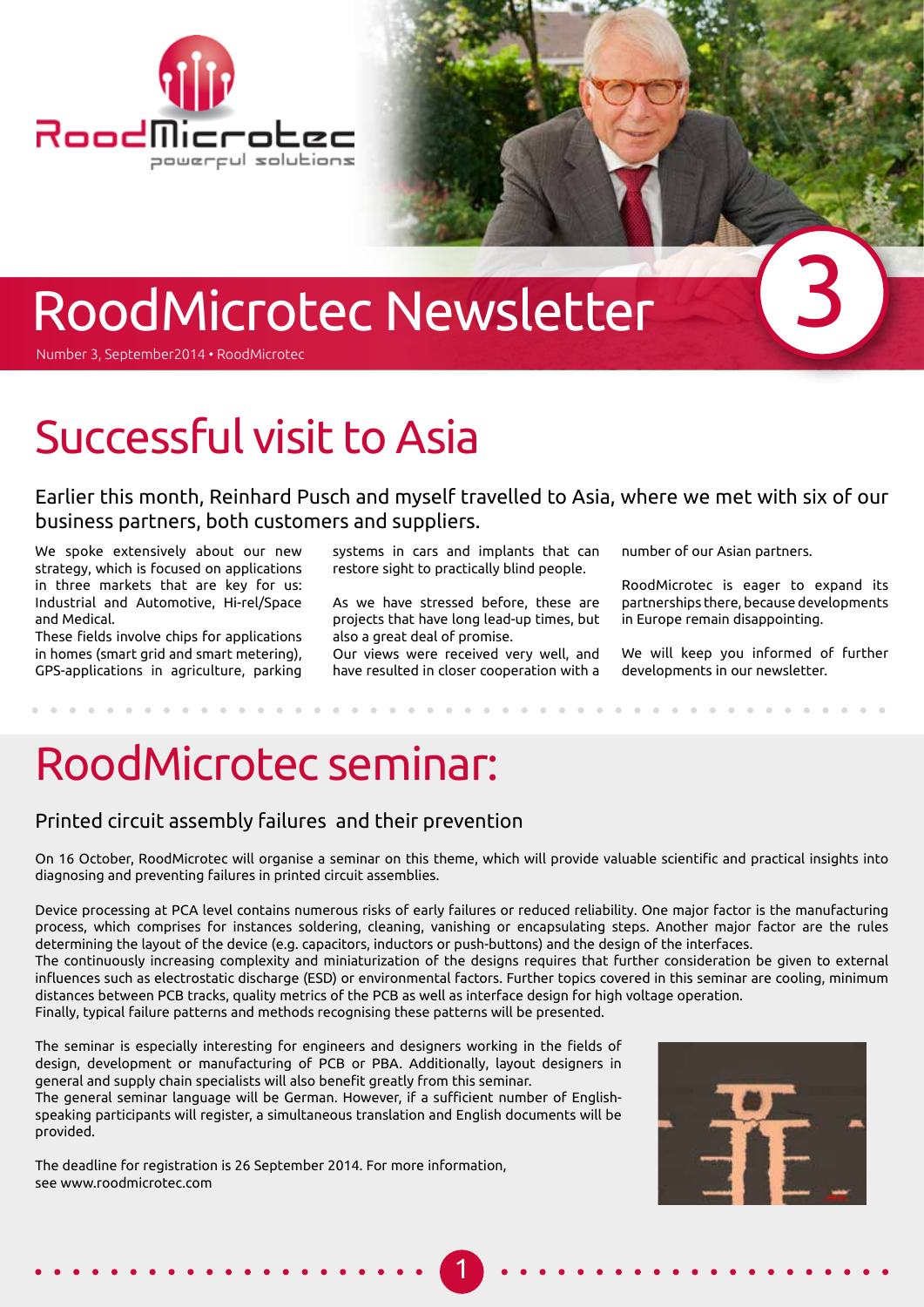## Information meeting on 25 September for shareholders, bondholders and other interested parties

Recently, we have undertaken to intensify communications with our target groups. In that context, we will be organising an information meeting on 25 September (see also the 2 September press release) on the theme: **'Co-creating, collaborating and co-investing'**.

At this meeting, we will give a presentation, illustrated by actual cases, on market developments and how we have adjusted our strategy in response to them.

That strategy adjustment has been to increasingly offer a complete product of integrated services throughout the lifetime of the product - the chip. In this way, we will contribute more actively to new product development (co-creating and collaborating), which will results in recurring sales and in long-term projects that yield stabler, more predictable and less cyclic sales.

The new strategy also means co-investing in new and promising projects, which is also aimed at breaking through the ongoing lending restraint in the financial markets.

In the panel discussion following the presentation, which will be attended by several of our sales managers, there will be ample time to ask questions and exchange views.

The programme is as follows.

| $3:45$ pm:         | reception                                     |
|--------------------|-----------------------------------------------|
| $4:00 \text{pm}$ : | shared presentation by Philip Nijenhuis, CEO, |
|                    | and Reinhard Pusch (CSO)                      |
|                    |                                               |

- 4:30pm : panel discussion with Philip Nijenhuis, Reinhard Pusch, Vic Tee (supervisory director) and sales managers
- 5:30pm : Euronext 'bell' ceremony
- 6:00pm : close and drinks

Location : Euronext, Beursplein 5, Amsterdam.

If you would like to attend the meeting, please send an email to: melden-event@roodmicrotec.com. Registration closes on 18 September.